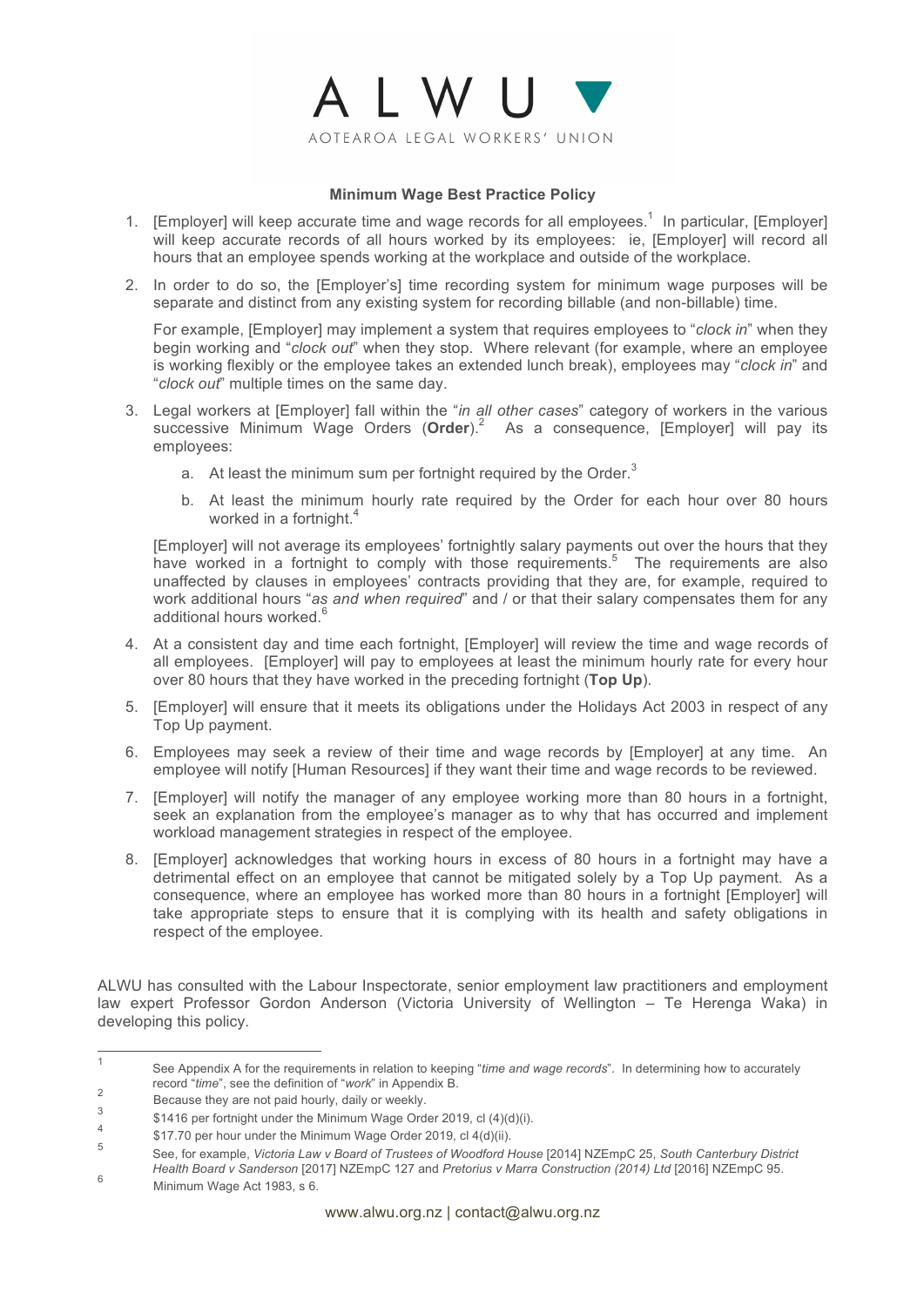## **Appendix A: Time and wage records**

[Employer] is required to keep accurate time and wage records for all of its employees.<sup>7</sup> [Employer] must ensure that their recording processes comply with the Employment Relations Act 2000 and the Holidays Act 2003.

In particular, [Employer] must keep records of all hours worked by its employees so that it is able to show that it is correctly providing them with their minimum employment entitlements, such as paying them the minimum wage for all hours worked and providing the required amount of annual leave or holiday pay.<sup>8</sup>

For most employees, their usual hours of work are recorded in their employment agreements (for example, 37.5 hours per week). Where an employee is only required to work those hours, that amounts to compliance with s 130(1)(g) of the Employment Relations Act, which requires employers to record the number of hours that an employee works each day in a pay period.<sup>9</sup>

However, salaried employees, like legal workers at [Employer], may be required to work beyond their contracted hours. To ensure that they are being provided with their minimum entitlements in respect of the additional hours that they work, s 4B(1) of the Employment Relations Act requires that any additional hours worked by an employee are recorded by [Employer]. That is the case irrespective of whether the employees contract contains clauses stating that they are required, for example, to work "*all hours as and*  when required", or that their salary compensates them for any additional hours worked.<sup>10</sup>

### **Appendix B: "***Work***"**

There is not a comprehensive definition of "work" in the Minimum Wage Act or Employment Relations Act. However, the Court of Appeal in *Idea Services v Ltd v Dickson* held that the following three factors can be used to determine whether an activity is work: $11$ 

- 1) The constraints placed on the freedom the employee would otherwise have to do as he or she pleases.
- 2) The nature and extent of responsibilities placed on the employee.
- 3) The benefit to the employer of having the employee perform the role.

The greater the "*degree or extent*" to which each factor applies, the more likely that the activity in question ought to be regarded as "*work*".12 The Court specifically noted that work is *not* to be defined by reference to "*physical or mental exertion*".13 The analysis of what constitutes work is necessarily fact specific.

#### *Examples*

● *Sleeping:* In *Idea Services Ltd*, a community service worker was required to do "*sleepovers*".14 The worker was required to be at his workplace overnight so that he could deal with any issues that arose in that time. When the worker was not dealing with such issues, he was sleeping. However, the Court of Appeal held that sleeping constituted working. The worker was constrained as he could not leave without permission; could not drink alcohol; could not have visitors without permission; his privacy was limited; and he did not have access to the comforts and resources of his home.<sup>15</sup> The worker's responsibilities were significant and Idea Services Ltd derived significant benefit from the worker being on duty: if he had not been there, Idea Services Ltd

<sup>7</sup> Employment Relations Act 2000, s  $130(1)(g)$ .<br>
8 Employment Relations Act 2000, s  $4B(1)$ .

<sup>&</sup>lt;sup>9</sup><br>Employment Relations Act 2000, s 130(1B).

<sup>&</sup>lt;sup>10</sup> Employment Relations Act 2000, ss 130(1C) and (1D).

<sup>11</sup> *Idea Services Ltd v Dickson* [2011] NZCA 14, [2011] 2 NZLR 522 at [7] and [10].

 $12$  At [8].

 $\frac{13}{14}$  At [13].

<sup>14</sup> See also *Victoria Law v Board of Trustees of Woodford House* [2014] NZEmpC 25 and *South Canterbury District Health Board v Sanderson* [2017] NZEmpC 127.<br>15 At [10].